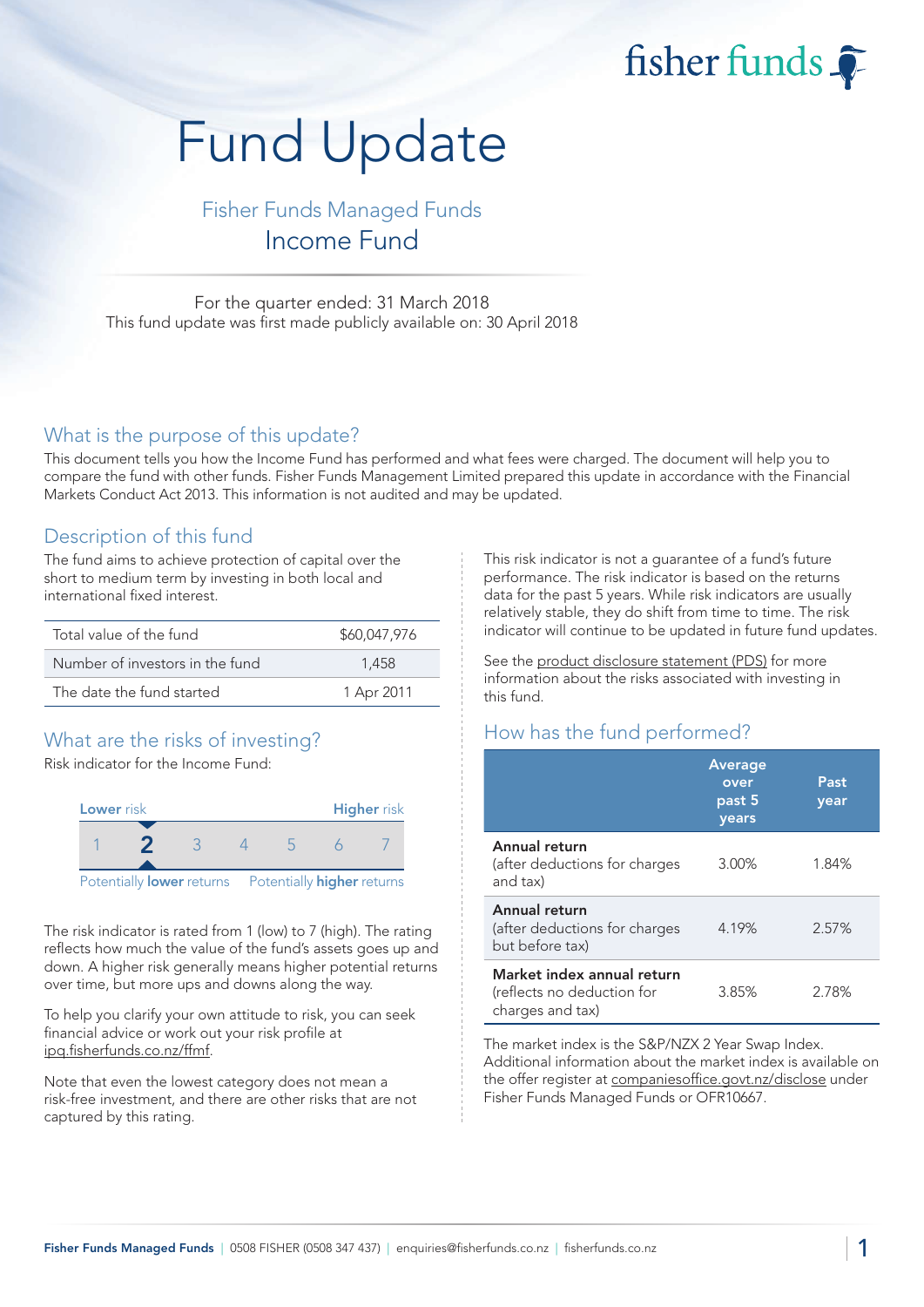## Annual return graph



This shows the return after fund charges and tax for each year ending 31 March since the fund started. The last bar shows the average annual return since the fund started, up to 31 March 2018.

Important: This does not tell you how the fund will perform in the future.

Returns in this update are after tax at the highest prescribed investor rate (PIR) of tax for an individual New Zealand resident. Your tax may be lower. The market index return reflects no deduction for charges and tax.

#### What fees are investors charged?

Investors in the Income Fund are charged fund charges. In the year to 31 March 2017 these were:

|                                                | % of net asset value |
|------------------------------------------------|----------------------|
| <b>Total fund charges</b>                      | 1.68%                |
| Which are made up of:                          |                      |
| Total management and<br>administration charges | 1.68%                |
| Including:                                     |                      |
| Manager's basic fee                            | 1.02%                |
| Other management and<br>administration charges | 0.27%                |
| Total performance-based fees <sup>1</sup>      | 0.39%                |

Small differences in fees and charges can have a big impact on your investment over the long term.

## Example of how this applies to an investor

Katie had \$10,000 in the fund at the start of the year and did not make any further contributions. At the end of the year, Katie received a return after fund charges were deducted of \$184 (that is 1.84% of her initial \$10,000). Katie did not pay other charges. This gives Katie a total return after tax of \$184 for the year.

### What does the fund invest in?

#### Actual investment mix

This shows the types of assets that the fund invests in.



#### Target investment mix

This shows the mix of assets that the fund generally intends to invest in.